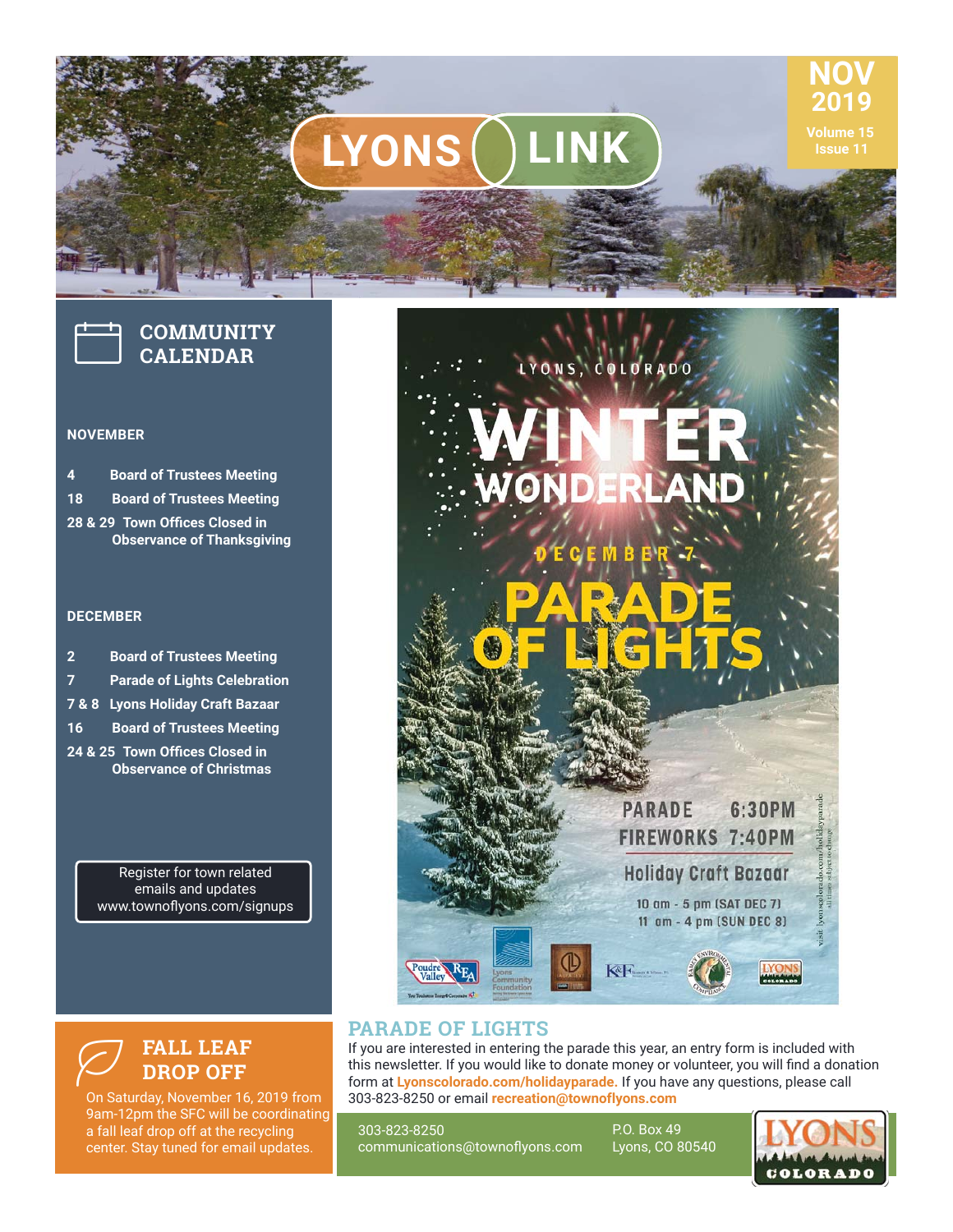# **WHAT NOT TO FLUSH**

What gets flushed down the toliet doesn't disappear - it connects to the Town's sewer system, making its way through pipes and pumps to our wastewater treatment facility.<br>To keep this system functioning smoothly and to avoid clogs and backups in our town (and at your home), make sure that you are not flushing any of the items below --even those that are marked as flushable!





### **GET YOUR ECO PASS TODAY**

 If you live in the Lyons Planning Area, visit **www.townoflyons.com/EcoPass**  to purchase your year-long EcoPass, for only \$30 (valued at \$2,000)!

The EcoPass works on all RTD busses and trains, including to DIA, Eldora, and downtown Denver!

Register or renew your pass visit **www.townoflyons.com/EcoPass**



#### **HOLIDAY GIVING DRIVE**

You can help ensure every neighbor enjoys holiday meals and a comfortable season, by donating non-perishable food, toiletries, or funds to the Holiday Giving Drive. The Holiday Giving Drive is a collaboration between the Town of Lyons and the Lyons Emergency Assistance Fund (LEAF), to provide hope and a spirit of community this holiday season.

Donations of non-perishable food, toiletries and funds can be dropped off in the Cookie Monster Donation Bin, located in the front office of Town Hall. during normal office hours (Mon  $-$  Fri, 8AM to 4:30PM). The donations will be collected and distributed by LEAF.

If you'd like to learn more about supporting or seeking assistance from LEAF, visit leaflyons.org.

# **LOW-INCOME ENERGY ASSISTANCE PROGRAM**

 $\widehat{\mathbb{D}}$ 



The Lowincome Energy Assistance Program (LEAP) helps people pay the costs of their home heating bills in the winter months.

The LEAP program operates November 1 through April 30. Income limits have increased this year to open the program up to more Coloradans.

Learn more about the LEAP Program visit **https://www.discovermygoodwill.org/ services/leap/**

# **SHOUT OUT!**

Country teams took 1st place in the 2A Quin Gregg (girls) and Issac Roberts

## **DID YOU KNOW?**

#### *Re: The Recycling Site in Lyons*

 $\bigodot$ 

The recycling site is managed through an agreement between Boulder County and the Town of Lyons.

The county pays/provides for the following:

 $\odot$  Pays hauling service of recyclable materials from the Site to the Boulder County Recycling Center on a scheduled basis

 $\bigodot$  Maintains and repairs the 40 cubic yard compaction unit for cardboard recycling at the Site

Maintains and repairs the access ramps and catwalk at the Site

Conducts semi-annual inspections of access ramps and catwalk to check for loose connections and fix when required

The town is responsible for:

 $\bigodot$  Maintaining the fence along the perimeter of the site, including operation of the access gate

 $\odot$  Removing any illegally dumped items left at the Site

 $\bigodot$  Maintaining and repairing the lighting and cameras at the Site

# **LYONS BISTRO**

Have an excellent meal and socialize on Wednesday and Fridays at Lyons Bistro 60+. Call ahead and reserve your spot 303-441-1415. Suggested donation is \$3.50

# **OPEN BASKETBALL**  $\bigoplus$

Indoor Basketball is available this year at the Lyons Elementary School Gymnasium as a drop in.

| Age:      | $18+$                     |
|-----------|---------------------------|
| Fee:      | \$5 per drop in           |
| Dates:    | <b>Every Thursday</b>     |
|           | September 5- May 8        |
|           | No Use Nov. 21, Dec 26,   |
|           | Jan. 2, Jan. 16, Jan. 23, |
|           | Jan. 30, March 26         |
| Time:     | 8-9:30pm                  |
| Location: | Lyons Elementary Gym      |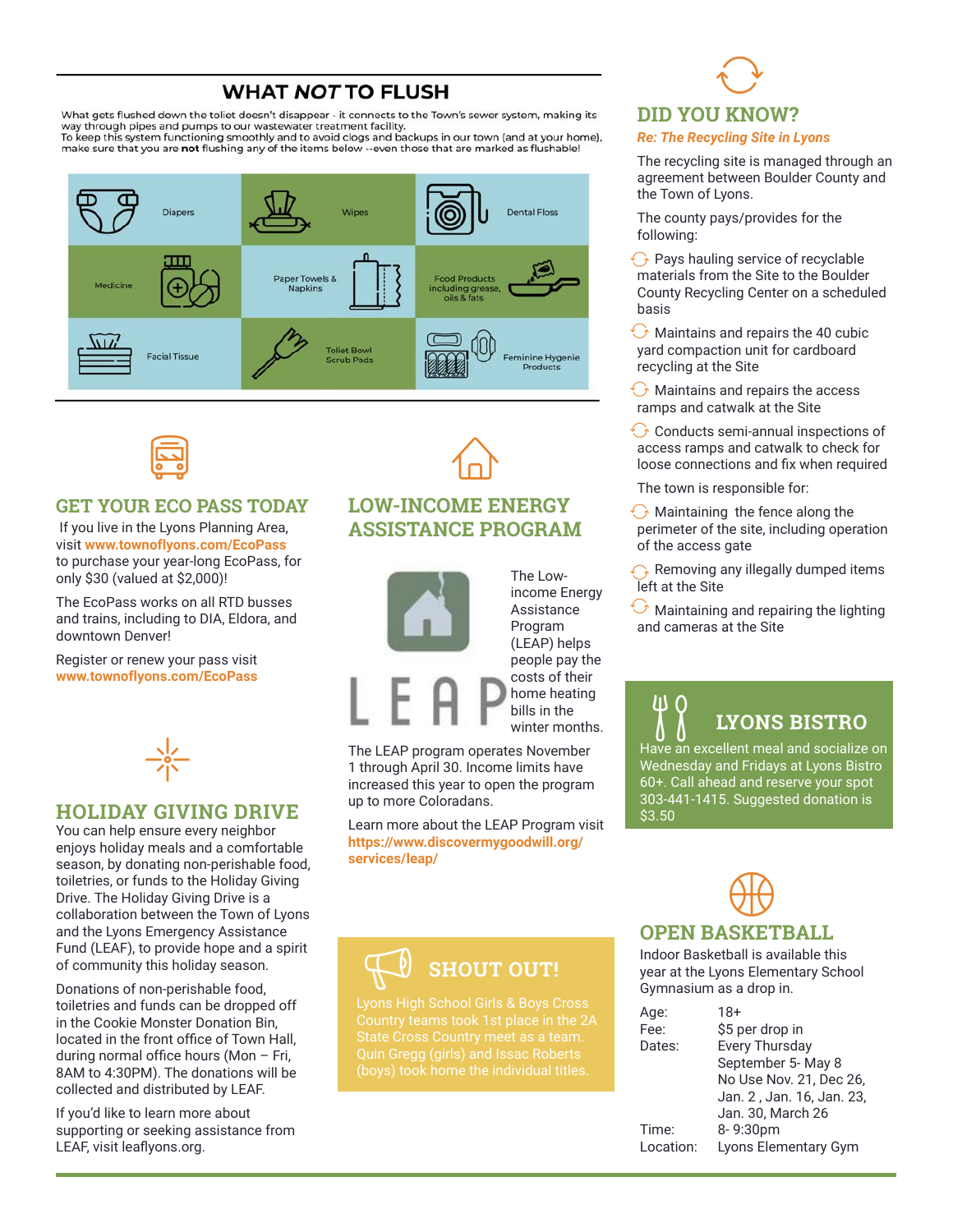# **Lyons Holiday Parade of Lights Entry Form December 7th, 2019**



|  |                       |                                                                                                         |       |       |  |  |  | City: _________________State: _____ Zip: __________                                     |
|--|-----------------------|---------------------------------------------------------------------------------------------------------|-------|-------|--|--|--|-----------------------------------------------------------------------------------------|
|  |                       |                                                                                                         |       |       |  |  |  |                                                                                         |
|  |                       | Type of Entry/Division: (Circle One)                                                                    |       |       |  |  |  |                                                                                         |
|  | <b>Float</b> Marching | Motorized                                                                                               | Youth | Horse |  |  |  | Band Other (please specify):                                                            |
|  |                       | Will you be creating an entry based on this year's theme: "Winter Wonderland"? Yes                      |       |       |  |  |  | No                                                                                      |
|  |                       |                                                                                                         |       |       |  |  |  | Estimated Number of Participants (# of vehicles & # of people): _______________________ |
|  |                       | Entry Description: REQUIRED (total length including tow vehicle, trailer, group, special requirements): |       |       |  |  |  |                                                                                         |
|  |                       |                                                                                                         |       |       |  |  |  |                                                                                         |

Please Return Your Entry To: Town of Lyons, C/o Holiday Parade of Lights, P.O. Box 49, Lyons, CO 80540

### **PARADE INFORMATION**

The theme for the 2019 Lyons Holiday Parade of Lights is "Winter Wonderland". On Saturday, December 7th, 2019 the Lyons Holiday Parade of Lights will begin at 6:30 pm sharp. All parade entries must be in line at the staging area on Second Avenue and Highway 66 at 5:45 pm for prejudging. Registration and check-in tent will be located at the Latter-Day Saints Church,  $200$   $2<sup>nd</sup>$  Avenue. The registration and check- in area will be open from 5 - 5:45 pm The parade area will be open for line up beginning at 5 pm.

**\_\_\_\_\_\_\_\_\_\_\_\_\_\_\_\_\_\_\_\_\_\_\_\_\_\_\_\_\_\_\_\_\_\_\_\_\_\_\_\_\_\_\_\_\_\_\_\_\_\_\_\_\_\_\_\_\_\_\_\_\_\_\_\_\_\_\_\_\_\_\_\_\_\_\_\_\_\_\_\_\_\_\_\_\_\_\_\_\_\_\_\_\_\_\_** 

### **PARADE SPACES**

Spaces will be assigned by December 6, 2019. All parade entries which register on or before December 6, 2019 will not have to pay a registration fee. All entries received after December 2, 2019 incur a \$15.00 late entry fee and will be located at the rear of the parade.

### **PARADE AWARDS**

Awards/gifts will be awarded for all division winners (see above). Awards & cash prizes will also be given for "Best Use of Lights", "Best Representation of Theme" and "Overall Parade Winner". If your entry is selected as a winning entry, you will be notified the week following the Parade of Lights. Awards can be picked up at the Lyons Town Hall located at 432 5th Avenue after December 9th.

**303-823-8250 P.O. Box 49** recreation@townoflyons.com **Lyons, CO 80540**

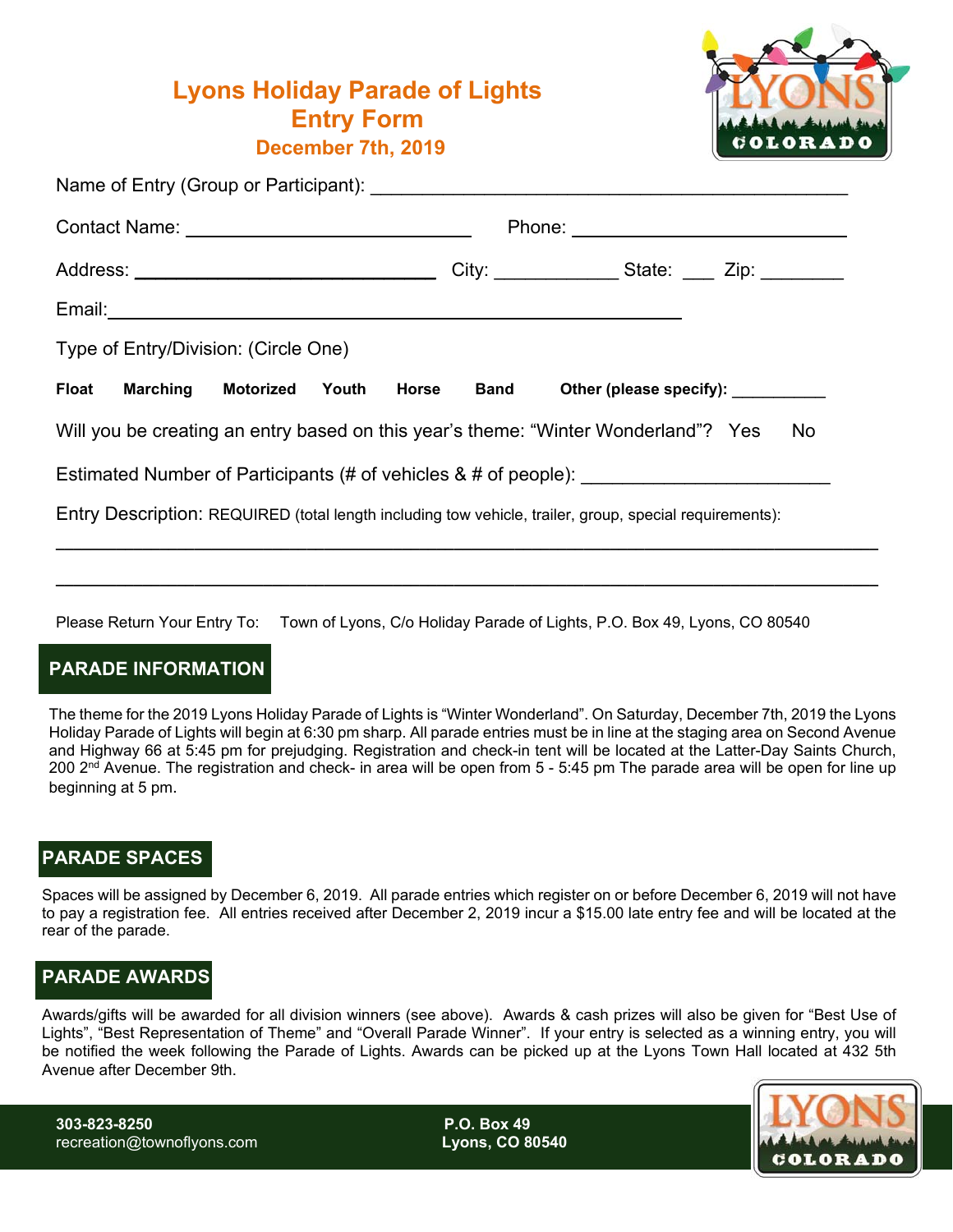### **RULES & GUIDELINES FOR ALL PARTICIPANTS**

- 1. Due to safety requirements, no items such as candy, toys, etc. should be thrown from vehicles, floats, horses, etc., to the spectators. Escorts should walk alongside your entry to hand out such items. It will be dark out and difficult for spectators to see any items being thrown from floats and vehicles. \_\_\_\_\_\_\_\_\_(Initial)
- 2. No group or entry, except that of the event sponsor (Town of Lyons), will be permitted to include a Santa Claus on its float or in its theme.
	- \_\_\_\_\_\_\_\_\_(Initial)
- 3. The decorations of floats and vehicles, and the attire of the participants are intended to correspond to the theme of the parade. However, each year we do have several participants that enter the parade with other creative and acceptable entries. Float and vehicle decorations and the attire of the participants must be thoroughly **illuminated** and decorated in the spirit of the event. **Entries will not be accepted without lighting and should be thoroughly illuminated.** Floats should be no larger than 20 ft wide, 55 ft long and 15 ft tall. Please construct floats safely keeping in mind fire safety, weight of riders, wiring, materials used, etc. \_\_\_\_\_\_\_\_\_(Initial)
- 4. All entries must maintain a safe space of approximately 20 feet from the entry ahead of them while in the parade route. **Please keep pace and avoid any gaps, stalling or spaces as this will adversely affect the parade and take away from spectator enjoyment.** If any entry stalls/stops, the parade will move around it. Any entry not completing the route as a complete unit will not be judged. The determination of entry placement and category is governed by the parade director and is final.
	- \_\_\_\_\_\_\_\_\_(Initial)
- 5. Signs identifying each entry are **required**. Numbers will be provided at the registration tent. \_\_\_\_\_\_\_\_\_(Initial)
- 6. All four-wheel vehicles entries must be clean, decorated and **illuminated**. It is encouraged that these entries be associated with a club, group, association or business. Individuals with antique cars, hot rods or tractors may also participate. Participants may want to have individuals each side of the vehicle to prevent children/ pedestrians from darting under and add to the spirit of the event (this is recommended for additional safety, but it is not mandatory). \_\_\_\_\_\_\_\_\_(Initial)
- 7. Semi/ tractor-trailer trucks will not be allowed in the parade without special advanced permission from the sponsor. \_\_\_\_\_\_\_\_\_(Initial)
- 8. Entries will be assigned 1 day prior to the event on December 6, 2019. Entry numbers and parade line-up maps can be picked up prior to the event at the registration tent located at the intersection of  $3<sup>rd</sup>$  Ave. and Railroad Ave. Entries received on or before December 2, 2019 will not have to pay a registration fee, entries received following the December 2nd deadline will incur a \$15.00 late entry fee. Spaces will be assigned on December 6, 2019. Be sure to pick up your number and line-up map on parade day at the registration tent. Entries must be present by and in position by 5:45 pm. Line up will start at 5:00 pm.
	- \_\_\_\_\_\_\_\_\_(Initial)
- 9. Any entry violating the rules governing the parade will be immediately removed from the parade and will be subject to disqualification from future parade participation.

\_\_\_\_\_\_\_\_\_(Initial)

10. Please no honking or use of sirens during the parade. \_\_\_\_\_\_\_\_\_(Initial)

### **WAIVER**

 I, as the above listed participant, who has signed the form below, expressly understand and agree that neither the Town of Lyons, Colorado (a municipal corporation) nor any of its officers, agents, volunteers, assistants or employees shall be held responsible or made the subject of any claim seeking to assess damage or liability for or arising from personal injury or property damage, whether resulting from negligence of the Town, its officers, agents, volunteers, assistants or employees as a result of the actual or proposed participation of any participant in this event and I further agree to indemnify and hold the Town of Lyons, its officers, agents, volunteers, assistants or employees and event sponsors harmless on account of such claim. I realize that I am responsible for myself and that others participating in my group are aware that they are responsible for themselves. I understand that the decision of any and all judges is final. By signing this form I acknowledge that I have read and agree to adhere to all rules.

Signature: **Contained Signature: Contained Signature: Date: Contained Signature: Contained Signature: Contained Signature: Contained Signature: Contained Signature: Contained Signature: Contained Signatur**